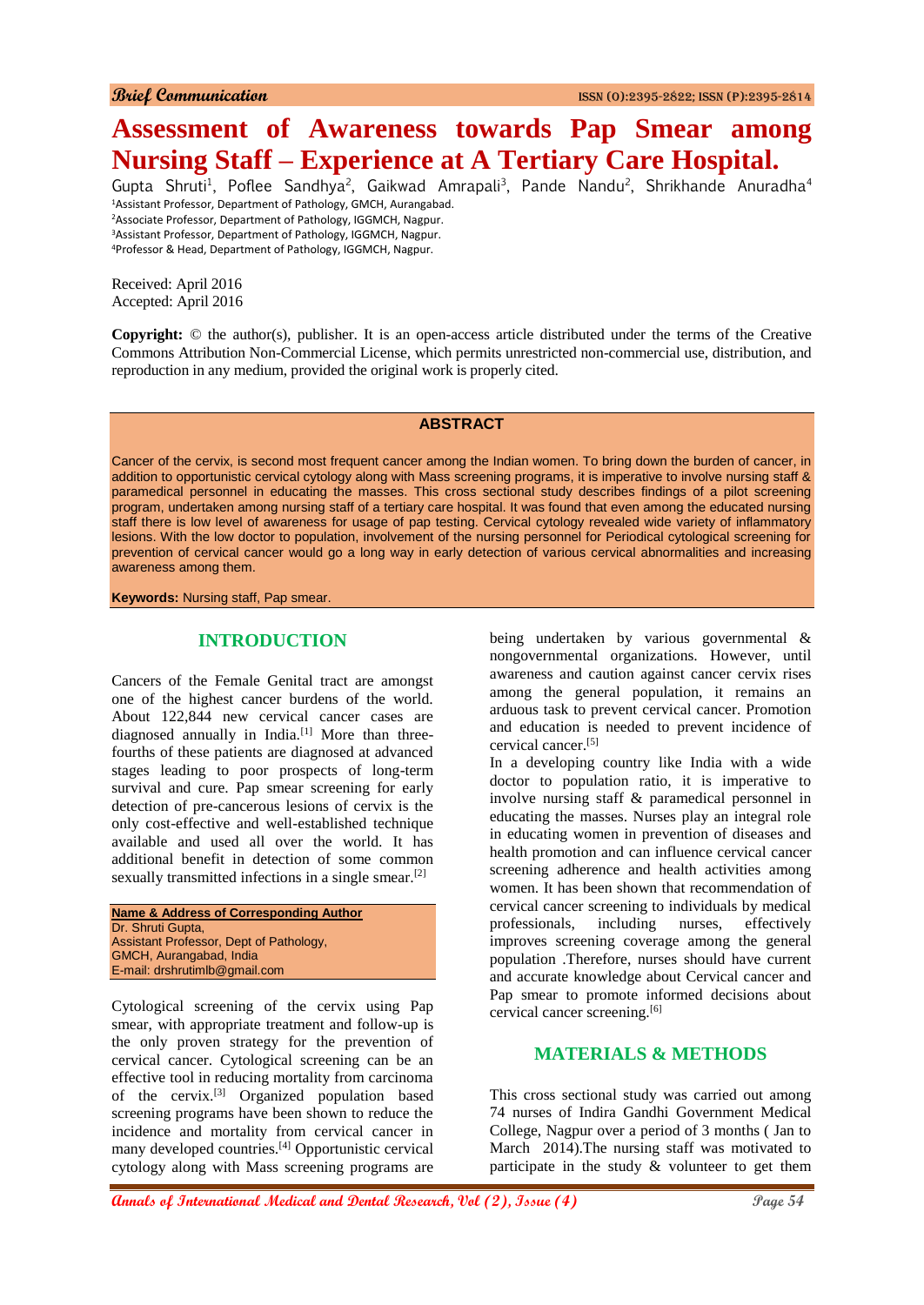## **Shruti et al; Pap Smear among Nursing Staff**

tested and to undergo the PAP smear test. Detailed clinical history regarding menstruation, marital status ,age at marriage, years of marriage, obstetric history, past & present history of any gynecological complaints, family history of malignancy were taken. Gynecological examination comprising of per speculum & per vaginum examination were done & then PAP smears were taken with Ayre's spatula by trained gynecologists.

Simultaneously a structured self administered objective type questionnaire devised by us based on basic awareness, was provided to each one of them. The Questionnaire was developed to assess the knowledge of the nurses, vis-a-vis risk factors for cervical cancer development, role of Pap smear in detection of cancerous as well as precancerous lesions of cervix, curability of precancerous lesions, role of HPV vaccine etc. The format & language was kept simple & easy to comprehend & was written both in English & Marathi. The

respondents results were studied & interpreted by scoring them.

#### **RESULTS**

The socio-demographic characters of the subjects were studied in accordance with their Age, Marital status, menstrual history, History of symptoms (if any), usage of contraception, and family history of cervical cancer and depicted in [Table 1].

Majority of our nurse participants were of age group between 40-49 yrs followed by 50-59 yrs. Only three nurses in their thirties participated in the study. Of our 74 participants, only one was unmarried & never had sexual exposure. Of the 73 married women, only 10 had used contraception. 22 of these women have had their menopause, while the other 52 were premenopausal. Four women also had history of Cancers in the family.

| Table 1: Sociodemographic Characteristics of Subjects |                        |                                |                 |  |  |
|-------------------------------------------------------|------------------------|--------------------------------|-----------------|--|--|
| Sociodemographic Variables                            |                        |                                |                 |  |  |
| Age (In Years)                                        | <b>No. of Subjects</b> |                                |                 |  |  |
| 30-39                                                 |                        |                                |                 |  |  |
| 40-49                                                 | 48                     |                                |                 |  |  |
| 50-59                                                 | 22                     |                                |                 |  |  |
| >60                                                   |                        |                                |                 |  |  |
| <b>Marital Status</b>                                 | No. of Subjects        | Family H/O <sup>*</sup> Cancer | No. of Subjects |  |  |
| Married                                               | 73                     | Yes                            | 4               |  |  |
| Single                                                |                        | N <sub>o</sub>                 | 70              |  |  |
| Contraception Used                                    | No. of Subjects        | <b>Menstrual Status</b>        |                 |  |  |
| Yes                                                   | 10                     | Pre-menopausal                 | 52              |  |  |
| No                                                    | 64                     | Post-menopausal                | 22              |  |  |

\*H/O: History of

The Objective type Questionnaire was analyzed. Scores were calculated by assigning one point for each correct true or false for each question. Scores out of 10 were given to each of them and the results regarding the Knowledge of the nursing subjects were evaluated. The results have proved to be an eye opener, as more than 60% nurses [Table 2] of our tertiary care hospital did not have any idea about the pap smear screening at the time of carrying out this study. Not only they have limited understanding of cervical cancer screening, but also show poor disposition towards undergoing screening themselves. 45% of our subjects suffered

with one or other symptoms like white discharge, pruritus, intermenstrual bleed. Only 37 % ever consulted a doctor for these problems. As compared to the knowledge of Pap smear (37 %), practice was as low as 18 %. Not surprisingly, only (0.08 %) had knowledge about the HPV Vaccine.

### **DISCUSSION**

Specific knowledge on cervical cancer is a critical element in determining whether a woman will undergo Pap test or not.

| Table 2: Questionnaire And Respondent's Knowledge |                                                           |                  |              |  |
|---------------------------------------------------|-----------------------------------------------------------|------------------|--------------|--|
|                                                   | <b>Ouestions</b>                                          | <b>Responses</b> |              |  |
|                                                   |                                                           | <b>Yes</b>       | No.          |  |
|                                                   | Aware of Health Related Issues In Women                   | 60(81.08%)       | 14 (18.91%)  |  |
| 2.                                                | Aware of Various Disease Symptomatology                   | 60(81.08%)       | 14 (18.91%)  |  |
| 3.                                                | Meeting With Doctor In Recent Past Relating Female Health | 24 (32.43 %)     | 50 (67.5 %)  |  |
| 4.                                                | Ever Heard of Cervical Cancer                             | 57 (77.02 %)     | 17 (22.97 %) |  |
| 5.                                                | Risk Factors A/W Cervical Cancer                          | 34 (45.94%)      | 40 (54.05 %) |  |
| 6.                                                | Know About Pap Test Screening of Cervical Cancer          | 28 (37.83%)      | 46 (62.16 %) |  |
| 7.                                                | Ever Done Pap Test                                        | 14 (18.91%)      | 60(81.08%)   |  |
| 8.                                                | Abnormalities When Found Early, Are Easily Curable        | 20 (27.02%)      | 54 (72.97 %) |  |
| 9.                                                | Recommend Test To Friends & Family                        | 74 (100%)        | $0(0\%)$     |  |
| 10.                                               | Ever Heard Of HPV Vaccine                                 | $6(0.08\%)$      | 68 (91.89 %) |  |

**Annals of International Medical and Dental Research, Vol (2), Issue (4) Page 55**